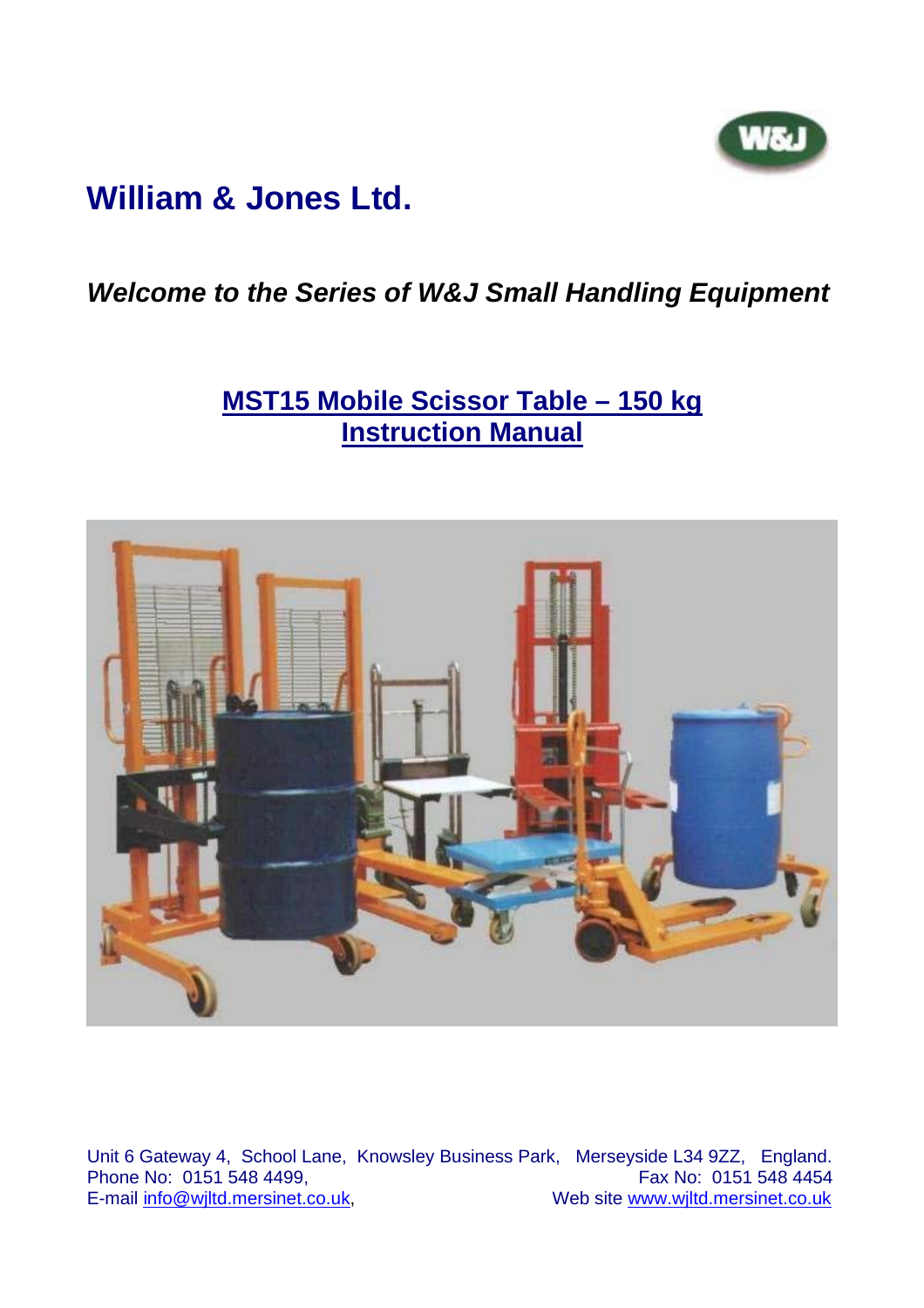

## **Instruction Manual**

| <b>SECTION</b> | <b>CONTENTS</b>                        |
|----------------|----------------------------------------|
| 1              | Introduction                           |
| 2              | Loading and the Use of Equipment       |
| 3              | <b>Routine Maintenance</b>             |
| 3.1            | Support Bar                            |
| 3.2            | <b>Brake</b>                           |
| 3.3            | Castors/Wheels                         |
| 3.4            | <b>Hydraulic Cylinder and Oil Seal</b> |
| 3.5            | Lubrication                            |
| 3.6            | Clean                                  |
| 4              | Coverage and Parts Supply              |

#### **DECLARATION OF CONFORMITY**

This machine complies with the essential Health and Safety Requirements relating to the Design and Construction of Machinery as defined within "The Supply of Machinery (Safety) Regulations 1992"

Signed on Behalf of :

#### **WILLIAM & JONES LTD**

Director: William Chu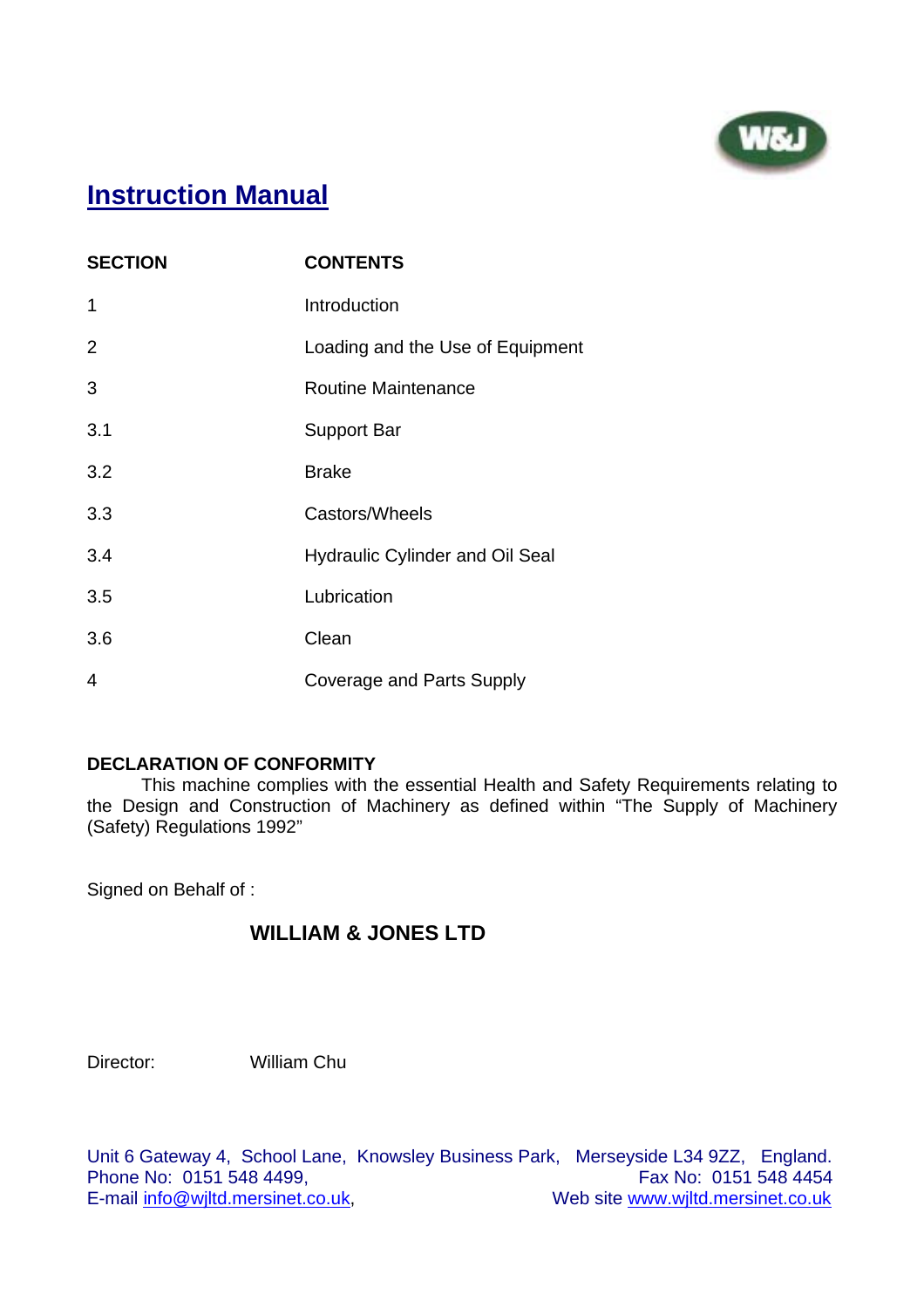

# **Mobile Scissor Table (Model MST-15)**

## **Introduction**

- **W&J Mobile Scissor Table** Is Specially Designed for Handling Tools, Dies, Electronic Components, Motors, ……. Etc.
- **W&J Mobile Scissor Table** Provides an Easy and Effective Method of Lifting, Lowering, and Moving.
- **W&J Mobile Scissor Table** Is Constructed with Robust and Welded Steel.

#### **Memo**

- Cap. 150 kg
- Lift Height 760 mm, Lowered 220 mm
- Foot Operated Hydraulic Pump Lifting (Approx. 14 strokes to Maximum Height)
- Overall Size (mm) : 450 (W) x 860 (L) x 870 (H)
- Platform Size (mm): 450 (W) x 700 (L)
- Wheel Brake Included as Standard
- Unladen Weight : Approx. 33 kg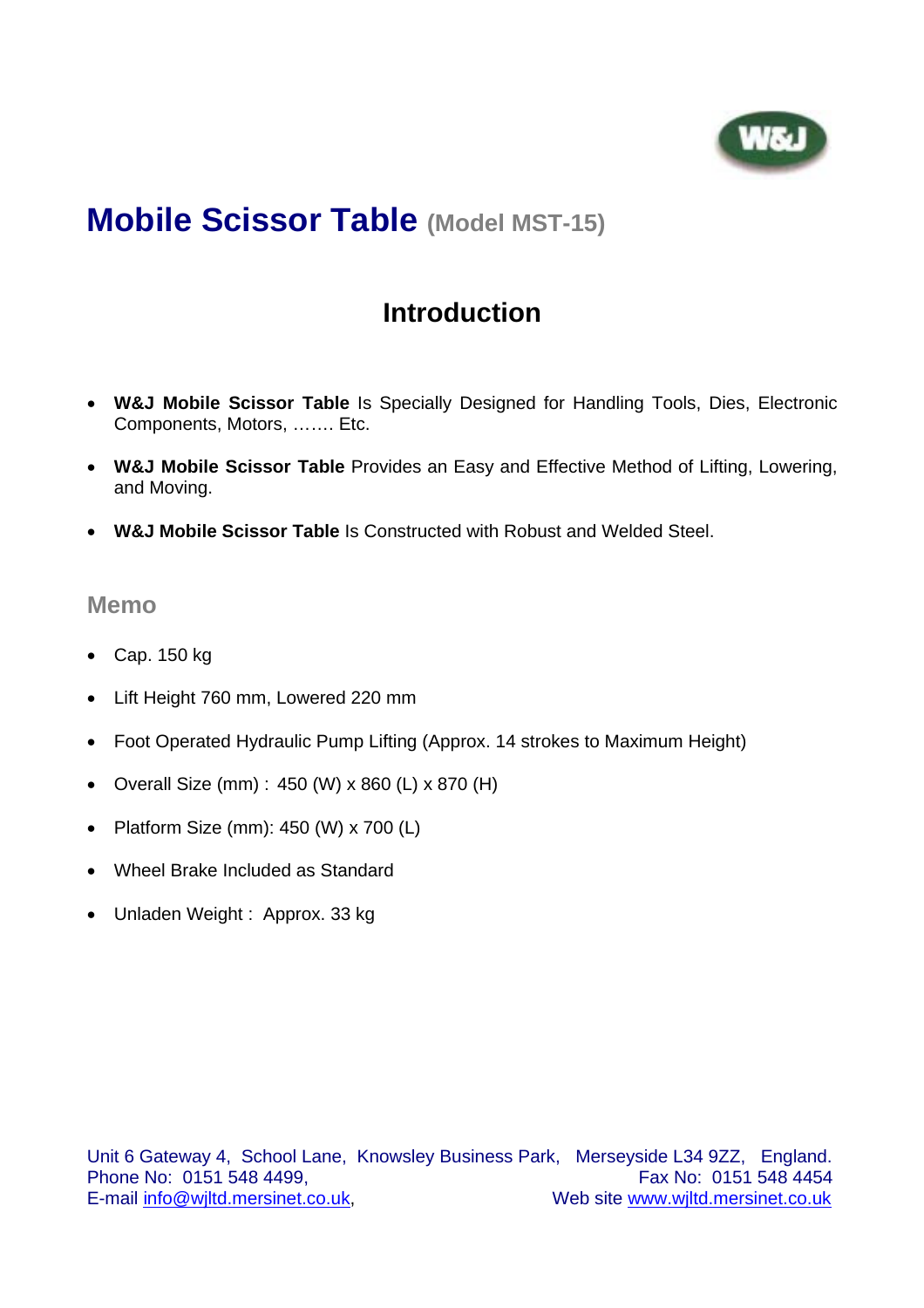

# **Mobile Scissor Table (Model MST 15)**

- **A** Foldable Handle
- **B** Platform
- **C** Release Knob
- **D**  Scissor Lift
- **E** Hydraulic Cylinder
- **F** Foot Pedal
- **G** Castors Dia. 100 mm
- **H** Brake



**I** – Support Bars (Only Required when Maintenance Work is Carried out)

Unit 6 Gateway 4, School Lane, Knowsley Business Park, Merseyside L34 9ZZ, England. Phone No: 0151 548 4499,<br>E-mail info@wjltd.mersinet.co.uk, Web site www.wjltd.mersinet.co.uk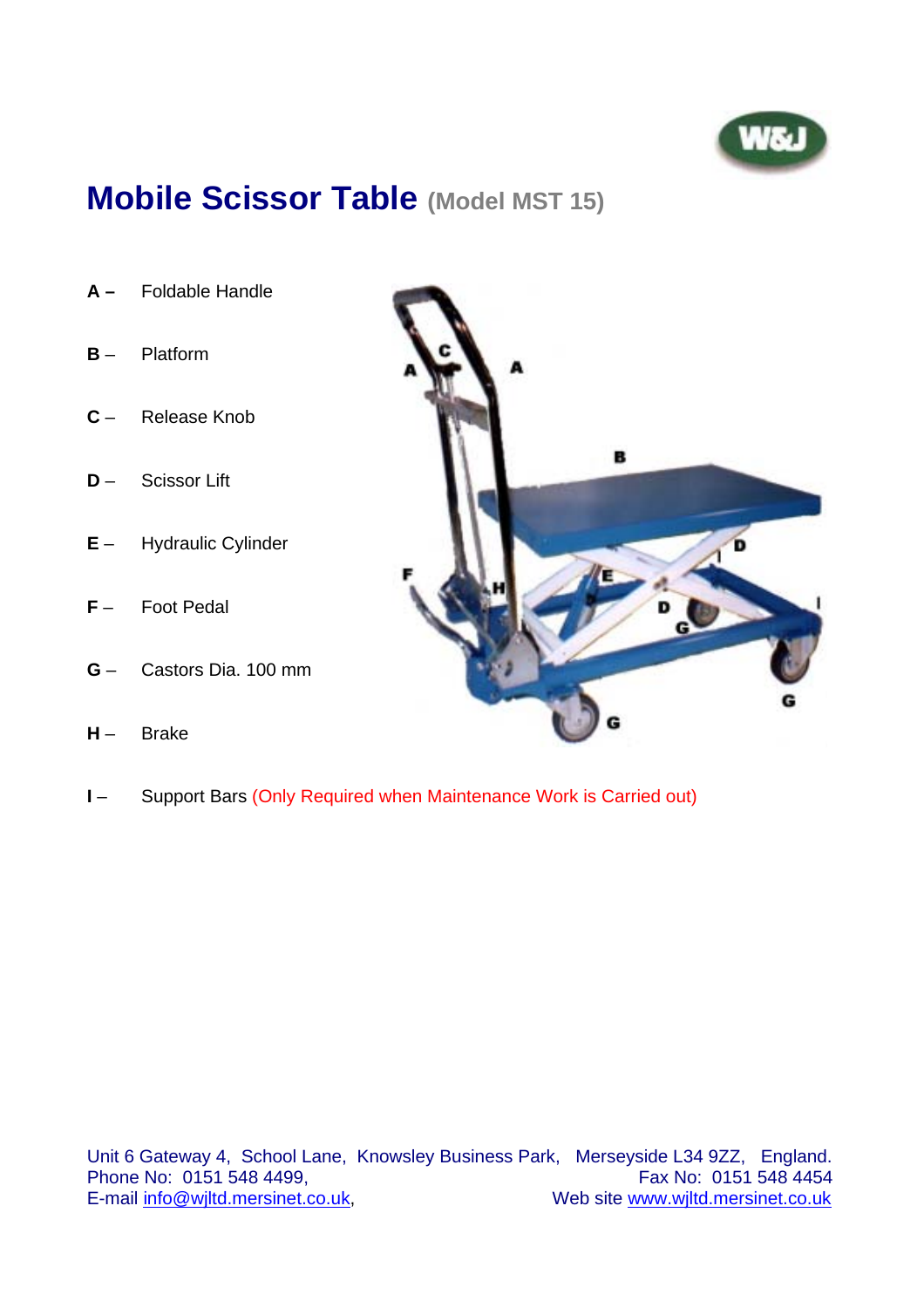

# **Mobile Scissor Table (Model MST15)**

## **Operation Instructions**

### *DO NOT AND ALWAYS:*

- Do not Overload Beyond Rated Capacity
- Do not Fully Release the Release Knob While Lowering
- Do not Work Under Platform While Lifting and Lowering
- Always Use Brake System for Safety
- Always Operate the Scissor Lift Table on Level Ground
- Always Ensure Load is Secured Before Moving
- Always Keep Platform in the Lowest Position While Moving
- Always Ensure the Support Bars are Secured When Maintenance Work is Carried out

#### *Lifting:*

- 1. Use Brake for Safety
- 2. Ensure Security of the Load
- 3. Turn Valve **"C"** Clockwise
- 4. Use Foot Pump **"F"** to Lift Load
- 5. Release Brake System Before Moving Again

#### *Lowering:*

- 1. Secure Brake System Before Lowering
- 2. Ensure Security of the Load
- 3. Release **"C"** Anti-Clockwise Smoothly to Lower the Load
- 4. Release Brake System for Moving

Unit 6 Gateway 4, School Lane, Knowsley Business Park, Merseyside L34 9ZZ, England. Phone No: 0151 548 4499, **Fax No: 0151 548 4454** E-mail info@wjltd.mersinet.co.uk, Web site www.wjltd.mersinet.co.uk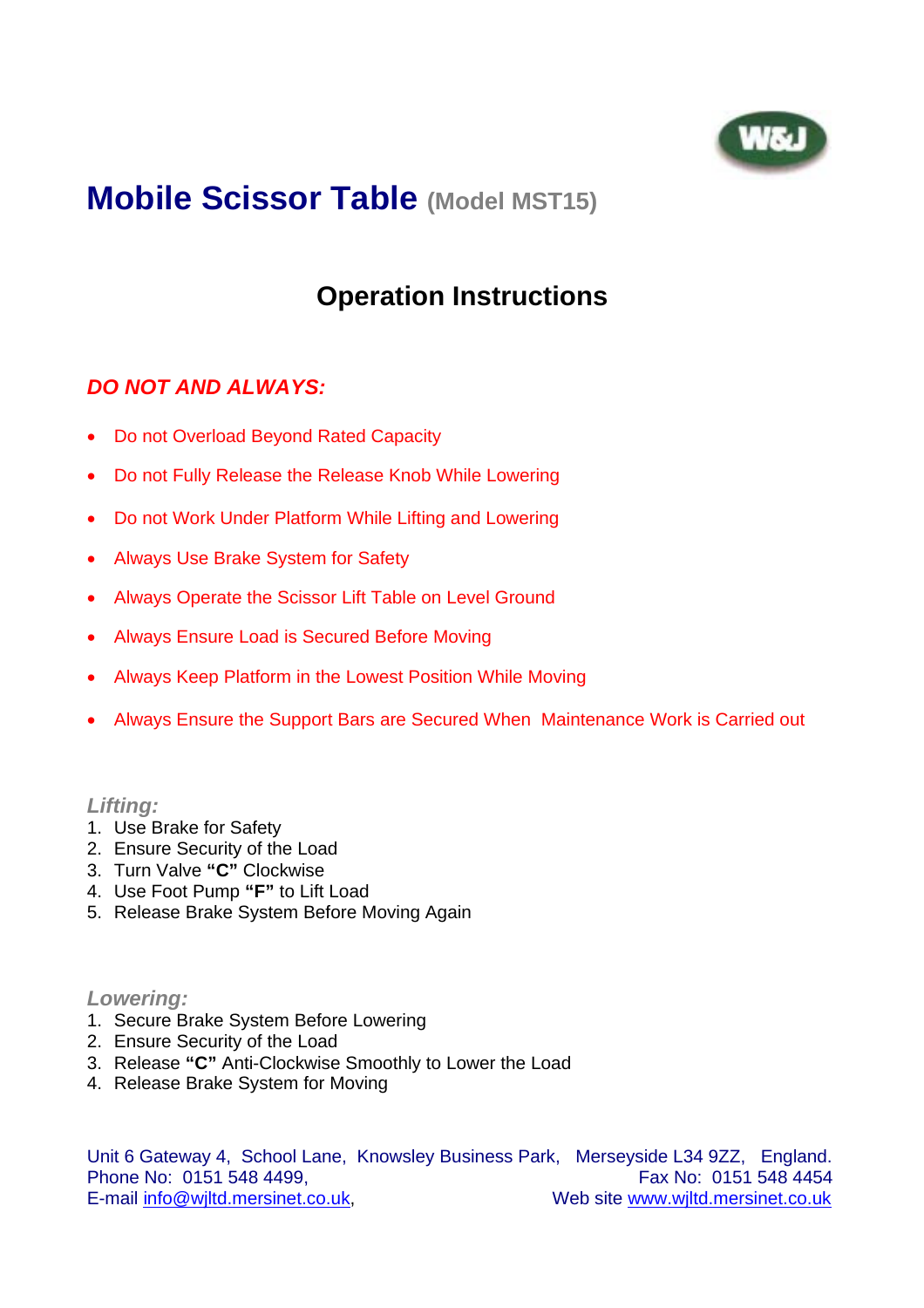

## **Mobile Scissor Table (Model MST15)**

### **Routine Maintenance**

- **Support Bars –** Always Ensure the Support Bars are Secured in **"I"** Position When Maintenance Work is Carried out
- **Brake –** Check Brake System Regularly and Make Sure Brake System Is Always in Working Condition
- **Castors/Wheels** Check Castors/Wheels Regularly and Make Sure they are in Good Condition. **Replace with New Castors/Wheels for an Unable Working Condition.**

**Hydraulic Cylinder and Oil Seals –** Check if Any Oil is Leaking Regularly. **Replace Oil Seal if Necessary. Refill with Standard Hydraulic Oil such as Shell Tellus 27** 

**Lubrication –** N/A

**Clean –** Use Cloth or Paper Tower to Clean the Equipment Regularly.